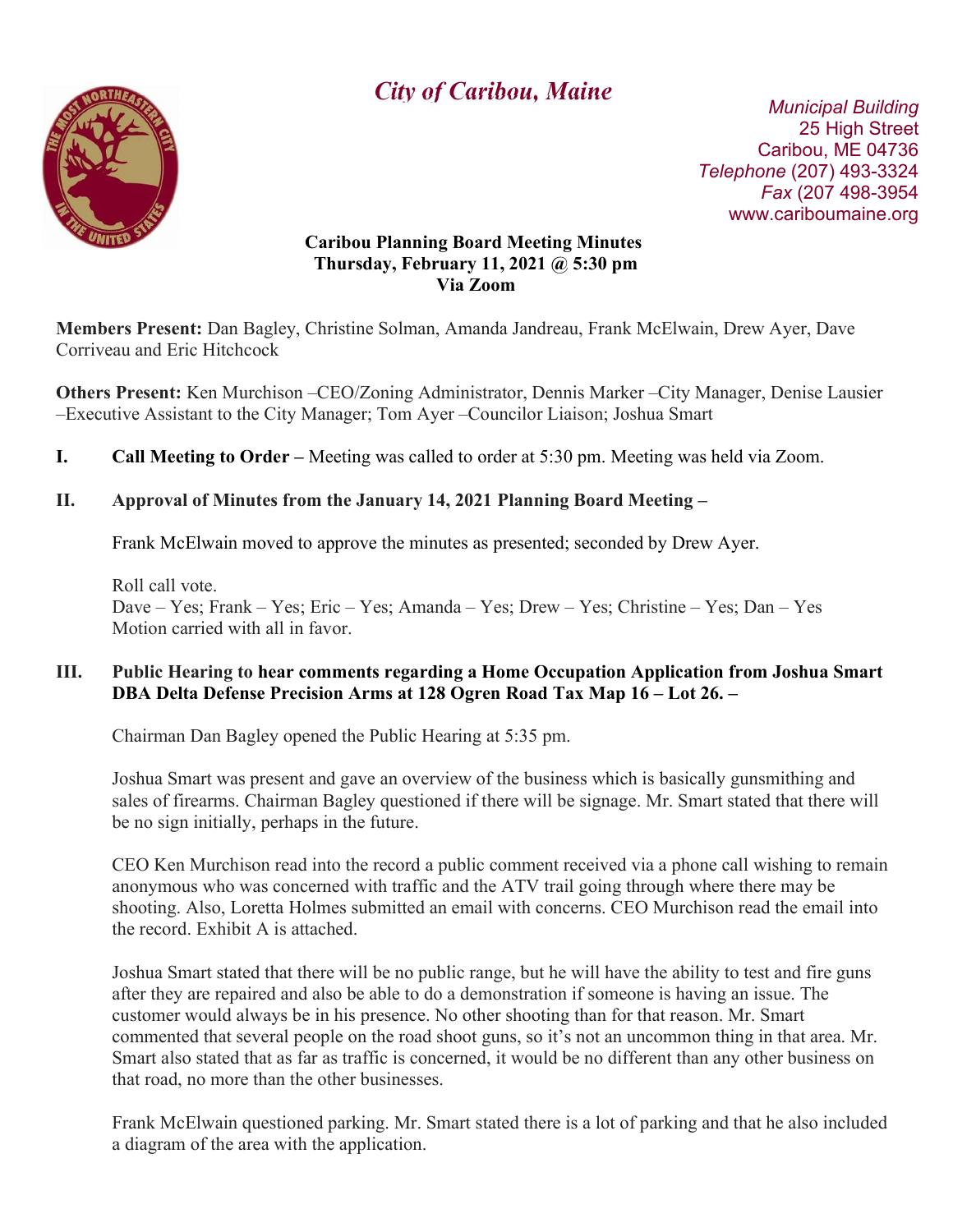Frank McElwain questioned if there is a safe place to try out a firearm. Mr. Smart commented that will not be part of the business or the sale.

Frank McElwain stated that when doing gunsmithing, it would need to be test fired. Mr. Smart said that he would personally check them. Customers would have to adjust things on their own off the property. Any shooting on the property would be done by himself, not customers.

Dave Corriveau stated that the Guerrette's have a large piece of land there and perhaps in the future, Mr. Smart could approach the landowners to set something up a good distance from the Ogren Road into farm land which would alleviate some concerns.

Chairman Bagley questioned where on the lot will the firing be done. Mr. Smart stated straight back behind the house, about 20-30 feet at the right of the well, in the wooded area. Mr. Smart stated that safety is his #1 concern, he has been shooting a long time. Chairman Bagley also questioned the location of the ATV trail. Mr. Smart stated that the trail is heading towards Watson Memorial Drive on the rail bed.

Amanda Jandreau questioned if there is any state licensing he would need for this type of business. Mr. Smart replied that any gunsmithing business needs a federal firearms license, nothing at the state level.

Chairman Bagley asked if Mr. Smart has obtained his federal firearms license. Mr. Smart said he is working on the application which is clear that the business proposal is first, then go back to the application and process. They require a background check and fingerprinting. A field officer goes out to inspect the business and property as well as what he will be doing. They also educate about the laws on the federal level.

Chairman Bagley questioned if gunsmithing and sales is one or two different licenses. Mr. Smart stated it is one license. Chairman Bagley also questioned if he would be refrained from operating until he got his license. Mr. Smart replied that he would be.

With no further comments, Chairman Bagley closed the Public Hearing at 5:55 pm.

Chairman Bagley stated that nothing was mentioned on proposed lighting or signage in the application but everything else was included. Mr. Bagley stated that staff has reviewed the application and has no concerns with each of the criteria but questioned why there were no concerns on ADA compliance. CEO Murchison replied that for ADA compliance, Mr. Smart can go to the customer if they cannot access the house.

#### IV. Consider a Home Occupation Application from Joshua Smart DBA Delta Defense Precision Arms at 128 Ogren Road Tax Map 16 – Lot 26.

Dave Corriveau moved to approve the application; seconded by Drew Ayer.

Roll call vote. Dave – Yes; Frank – Yes; Eric – Yes; Amanda – Yes; Drew – Yes; Christine – Yes; Dan – Yes Motion carried with all in favor.

### V. New Business -

### a. Revisions to the Site Design Review Application document –

Chairman Bagley stated he met with Manager Marker and CEO Murchison on the Site Design Review processes and the application. Mr. Bagley spent time refining the form and made it into a fillable PDF which will give another tool to search for applications and to keep them electronically. Mr. Bagley stated that it is also now more encompassing so both the CEO and Planning Board could use it.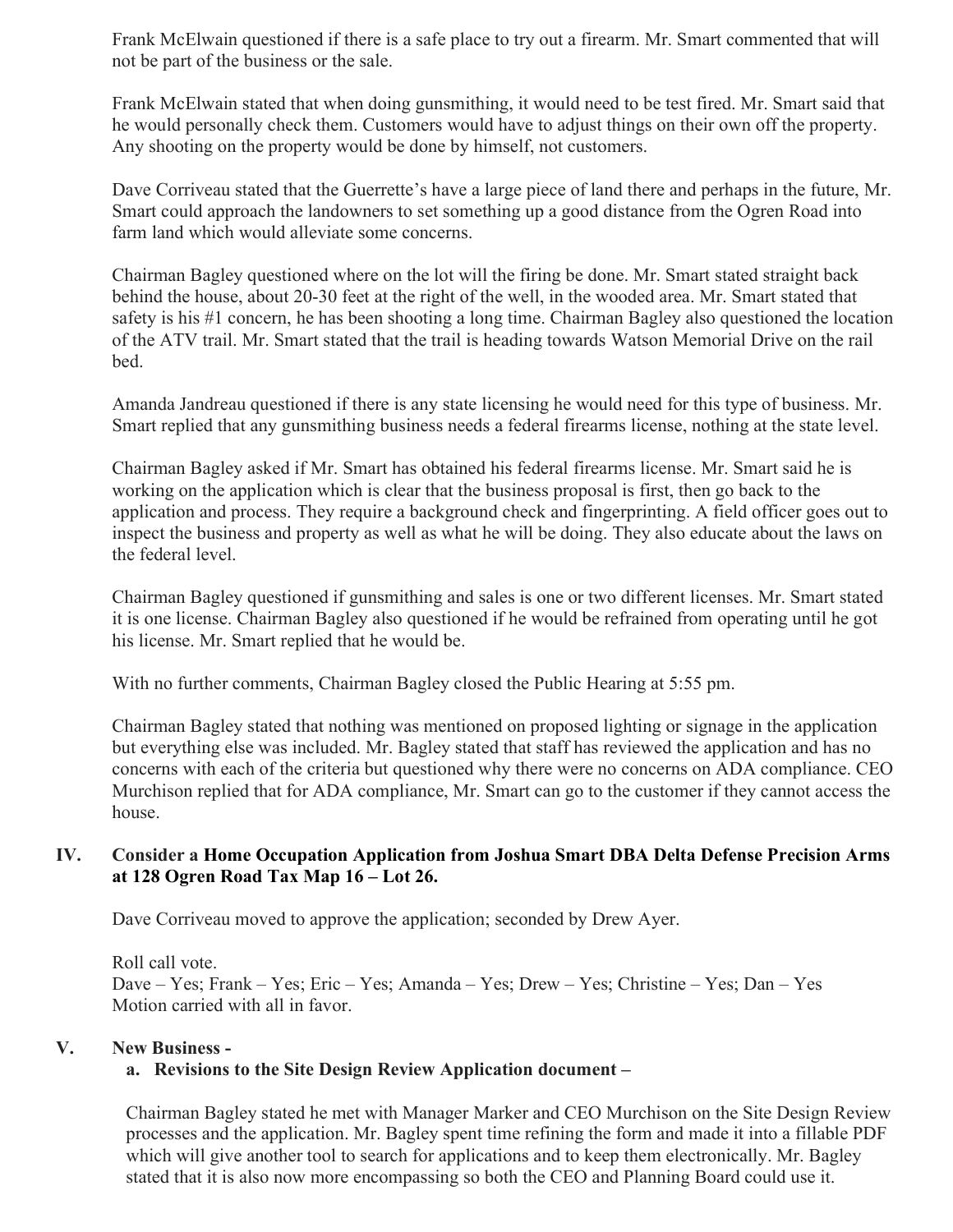Manager Marker, CEO Murchison and Assistant Denise Lausier offered comments and changes on the document.

Dave Corriveau commented that it is very thorough and user friendly. Drew Ayer stated that the Board has talked about this in the past and it looks like everything has been solved. Eric Hitchcock commented that fillable forms make the process go a lot faster and he supports the changes. Frank McElwain said the best test is in using it and suggests approving.

Drew Ayer moved to accept the Site Design Review Application as presented; seconded by Amanda Jandreau.

Roll call vote. Dave – Yes; Frank – Yes; Eric – Yes; Amanda – Yes; Drew – Yes; Christine – Yes; Dan – Yes Motion carried with all in favor.

### b. Site Design Review process -

Chairman Bagley brought up public hearings and how they are not required by Code, only for potential significant impact, but technically, not required. Suspending and resuming public hearings – not in ordinance, good idea to do, keeps period open for public comment. Not having them alleviates the burden of notifications, etc. Chairman Bagley asked the Board if they should move closer to what the ordinance says, and not hold public hearings or should the practices be kept in place and revise the ordinance. Mr. Bagley stated he believes there is good value in having public hearings.

Frank McElwain stated it is a good idea to keep with current practice. Drew Ayer said public input is a good thing. Eric Hitchcock stated that public hearings alleviate problems later on and gives an avenue for public to speak concerns. Amanda Jandreau questioned if there are other towns we could look at for procedures and that she believes public hearings are standard in towns in Maine. CEO Murchison said that state statute requires public hearings for large scale commercial developments. Manager Marker stated it gives transparency for decisions, which is the main reason for public hearings.

Consensus of the Board is that there is value to having public hearings and to continue having them.

Manager Marker stated that people have the right to appeal decisions of the Board. They have the right when they had not received notice of it.

Manager Marker reviewed the current site plan review process with the Board as well as simplifying the processes in the re-write of Chapter 13, Zoning of City Code.

Chairman Bagley stated that what we have now doesn't fit different sized projects, a modified process would help with that. Manager Marker stated to perhaps have a review team where everyone would be at the table at the same time with the applicant, which would help expedite the process. CEO Murchison commented with staff support, it helps with customer service.

Chairman Bagley stated that consistent application standards are needed across the board.

Chairman Bagley brought up discussion on waivers. For final plan review, engineered plans are required. The Board has not waived this requirement. Consensus of Chairman Bagley, Manager Marker, CEO Murchison and Planning Board members is to keep doing what is being done right now and not grant waivers.

Drew Ayer stated that everyone needs to be handled by the same standard to be fair. Manager Marker commented that there are different requirements based on the scope of the project.